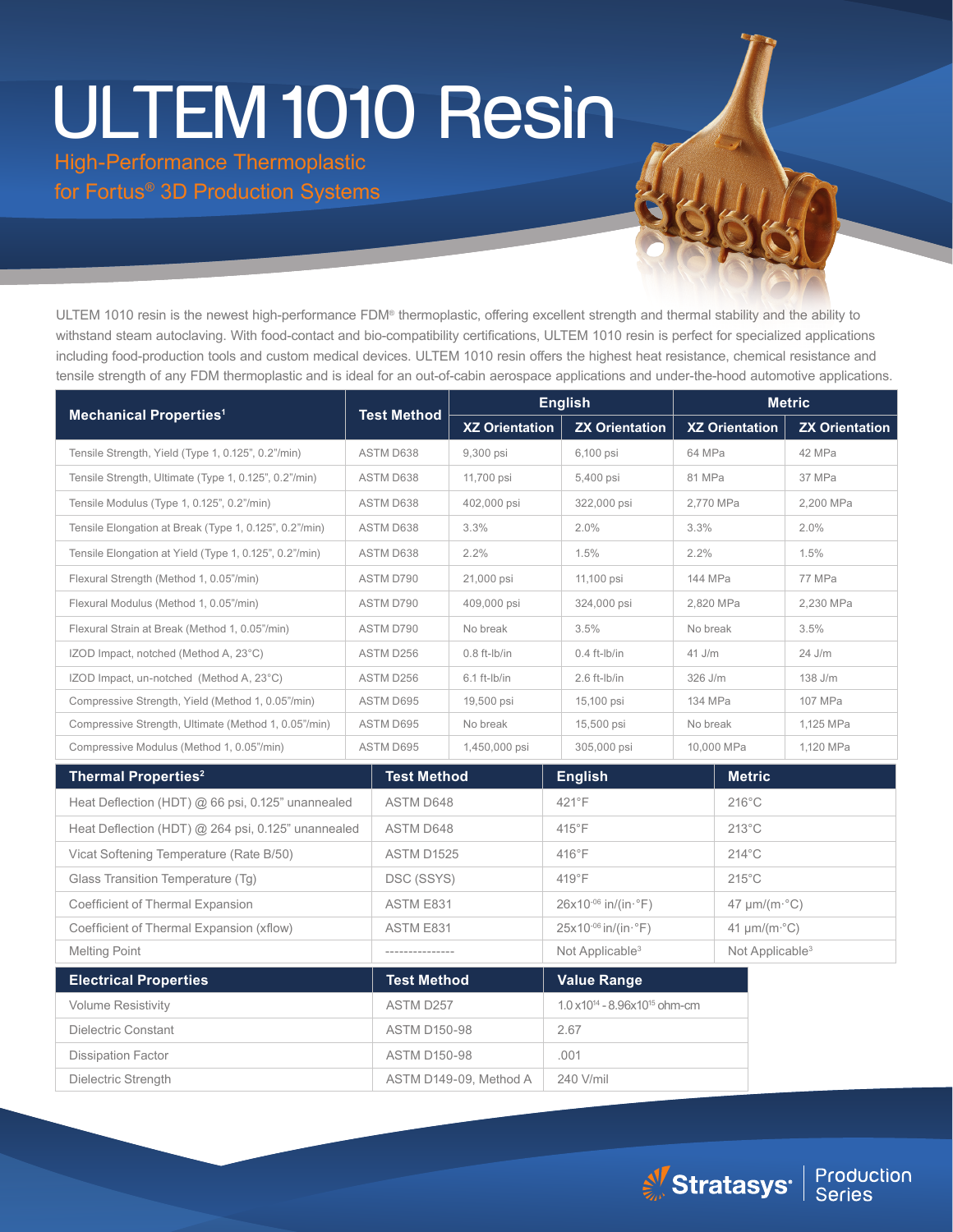# ULTEM 1010 Resin

| Other <sup>2</sup>                                | <b>Test Method</b>                   | Value                       |  |  |  |  |  |
|---------------------------------------------------|--------------------------------------|-----------------------------|--|--|--|--|--|
| <b>Specific Gravity</b>                           | ASTM D792                            | 1.27                        |  |  |  |  |  |
| <b>Rockwell Hardness</b>                          | ASTM D785                            | 109                         |  |  |  |  |  |
| Flame Classification                              | <b>UL94</b>                          | V0 (1.5 mm), V0, 5VA (3 mm) |  |  |  |  |  |
| Oxygen Index                                      | ASTM D2863                           | 0.44                        |  |  |  |  |  |
| <b>Vertical Burn</b>                              | FAR 25.853 (Test a (60s), passes at) | 4 seconds                   |  |  |  |  |  |
| OSU Total Heat Release (2 min test, . 060" thick) | FAR 25.853                           | 35.7 kW min/m <sup>2</sup>  |  |  |  |  |  |
| UL File Number                                    | --------------                       | E345258                     |  |  |  |  |  |
| <b>Food Safety Certification</b>                  | <b>NSF 51</b>                        | Certified                   |  |  |  |  |  |
| <b>Bio-compatibility Certification</b>            | ISO 10993/USP Class VI               | Certified                   |  |  |  |  |  |
| <b>Burn Testing</b>                               |                                      |                             |  |  |  |  |  |
| Horizontal Burn (15 sec)                          | 14 CFR/FAR 25.853                    | Passed (.060" thick)        |  |  |  |  |  |
| Vertical Burn (60 sec)                            | 14 CFR/FAR 25.853                    | Passed (.060" thick)        |  |  |  |  |  |
| Vertical Burn (12 sec)                            | 14 CFR/FAR 25.853                    | Passed (.060" thick)        |  |  |  |  |  |
| 45° Ignition                                      | 14 CFR/FAR 25.853                    | Passed (.060" thick)        |  |  |  |  |  |
| <b>Heat Release</b>                               | 14 CFR/FAR 25.853                    | Passed (.060" thick)        |  |  |  |  |  |
| NBS Smoke Density (flaming)                       | <b>ASTM F814/E662</b>                | Passed (.060" thick)        |  |  |  |  |  |
| NBS Smoke Density (non-flaming)                   | <b>ASTM F814/E662</b>                | Passed (.060" thick)        |  |  |  |  |  |

| System Availability | Layer Thickness Capability | <b>Support Structure</b> | Available Colors |
|---------------------|----------------------------|--------------------------|------------------|
| Fortus 900mc™       | $0.010$ inch $(0.254$ mm)  | Breakaway                | <b>□</b> Natural |
|                     | $0.013$ inch $(0.333$ mm)  |                          |                  |

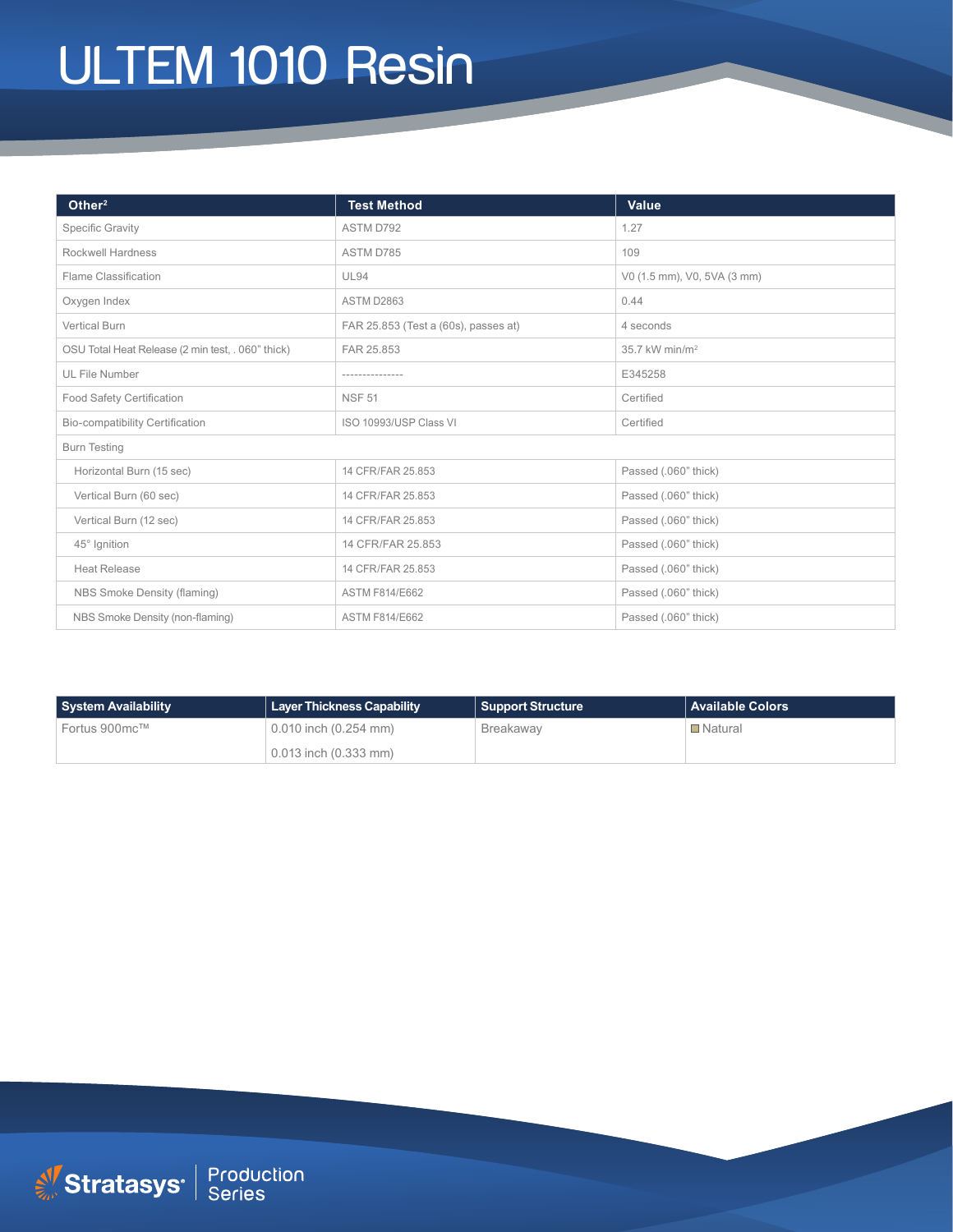## ULTEM 1010 Resin

*The performance characteristics of these materials may vary according to application, operating conditions, or end use. The*  information presented are typical values intended for reference and comparison purposes only. They should not be used for<br>design specifications or quality control purposes. End-use material performance can be impacted (+/*part design, end-use conditions, test conditions, etc. Actual values will vary with build conditions. Tested parts were built on Fortus 400mc @ 0.010" (0.254 mm) slice. Product specifications are subject to change without notice.*

*The performance characteristics of these materials may vary according to application, operating conditions, or end use.*  Each user is responsible for determining that the Stratasys material is safe, lawful, and technically suitable for the intended<br>application, as well as for identifying the proper disposal (or recycling) method consistent w and regulations. Stratasys makes no warranties of any kind, express or implied, including, but not limited to, the warranties of *merchantability, fitness for a particular use, or warranty against patent infringement.*

*1 Build orientation is on side long edge. 2 Literature value unless otherwise noted. 3 Due to amorphous nature, material does not display a melting point.*

Stratasys<sup>®</sup> Production

*Orientation: See Stratasys Testing white paper for more detailed description of build orien tations.*

*• XZ = X or "on edge"*

*• XY = Y or "flat" • ZX = or "upright"*



### **At the core: Advanced FDM technology**

Fortus systems are based on FDM (fused deposition modeling) technology. FDM is the industry's leading additive manufacturing technology, and the only one that uses production-grade thermoplastics, enabling the most durable parts Fortus systems use a wide range of thermosplastics with advanced mechanical properties so your parts can endure high heat, caustic chemicals, sterilization and high-impact applications

#### **No special facilities needed**

You can install a Fortus 3D Production System just about anywhere. No special venting is required because Fortus systems don't produce noxious fumes, chemicals or waste.

#### **No special skills needed**

Fortus 3D Production Systems are easy to operate and maintain compared to other additive fabrication systems because there are no messy powders to handle and contain. They're so simple, an operator can be trained tooperate a Fortus system in less than 30 minutes.

### **Get your benchmark on the future of manufacturing**

Fine details. Smooth surface finishes. Accuracy. Strength. The best way to seethe advantages of a Fortus 3D Production System is to have your own part built on a Fortus system. Get your free part at: stratasys.com.